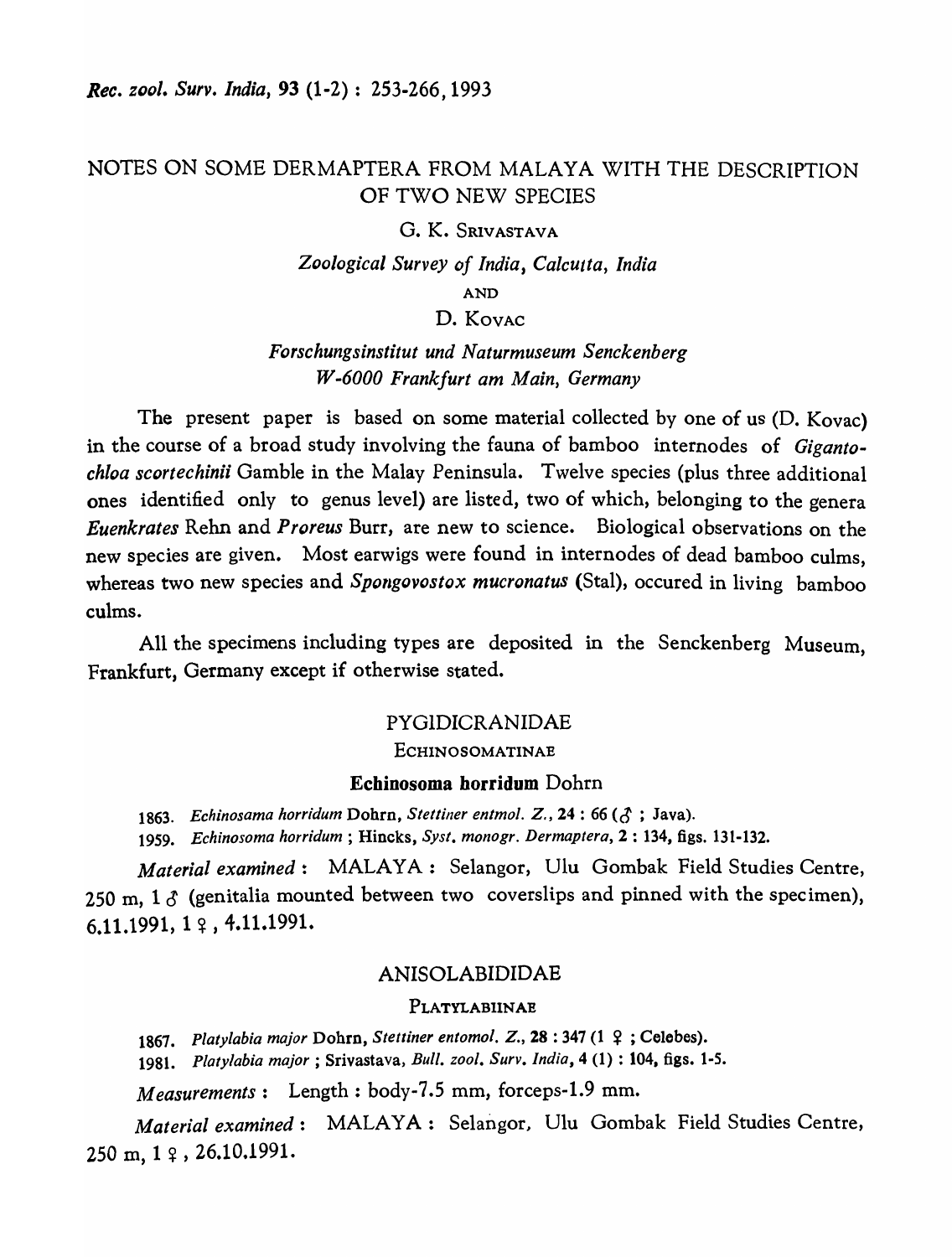*Remarks:* Out of the three known species of *Platylabia* Dohrn, this is the most widely distributed one in the Oriental region.

#### **CARCINOPHORINAE**

#### Euborellia sp.

*Material exawined*: MALAYA: Selangor, Ulu Gombak Field Studies Centre,  $250$  m,  $1 \lambda$ ,  $22.3.1991$ .

*Remarks*: In the absence of a  $\delta$  it is not possible to determine the specimsn up to species level.

#### LABIDURIDAE

#### ALLOSTETHINAE

#### Allostethella guttata (Bormans)

(Fig. 2)

1899. Psalis guttata Bormans, *Annali Mus. civ. Stor. nat. Giacomo Doria*, 2 (20): 44 ( $\delta$ ,  $\Omega$ ; Mentawai Islands: Sipora, 1894, E. Modigliani-Museo civico storia naturale Genova).

*Measurements*:  $\delta$ , Length: body -10.4-10.9 mm, forceps -1.8-2.0 mm;  $\Omega$ ,  $body - 10.4 - 10.9$  mm, forceps  $-1.8 - 2.0$  mm.

*Material examined* : MALAYA: Selangor, Uiu Gombak Field Studies Centre, 250 m,  $1 \delta$  (genitalia mounted between two coverslips and pinned with the specimen), 18.6.1989, 1  $\varphi$ , 30.6.1989; 1  $\varphi$  (genitalia mounted between two coverslips and pinned with the specimen),  $1 \, \varphi$ ,  $9.3.1991$ ;  $1 \, \varphi$ ,  $23.11.1991$ ;  $1 \, \varphi$ ,  $18.11.1991$ .

 $1 \delta$ ,  $1 \gamma$  deposited in the Zoological Survey of India, Calcutta.

*Remarks:* This species had hitherto been known only from its "Types". This is the first record after a lapse of 92 years.

Srivastava (1993) has redescribed the species on the basis of the "Type" series and the present material agrees with it in all relevant details.

#### SPONGIPHORIDAE

## SPONGIPHORINAE

# Spongovostox mucronatus (Stal)

## (Fig. 3)

1960. Forficula mucronata Stal, *Eug. Resa zool. Ins.*, : 303 ( $\delta$  not  $\epsilon$ ; Java).

*Material examined* : MALAYA: Selangor, Ulu Gombak Field Studies Centre, 250 m, 1  $\delta$ , 1  $\epsilon$ , 7.6.1991.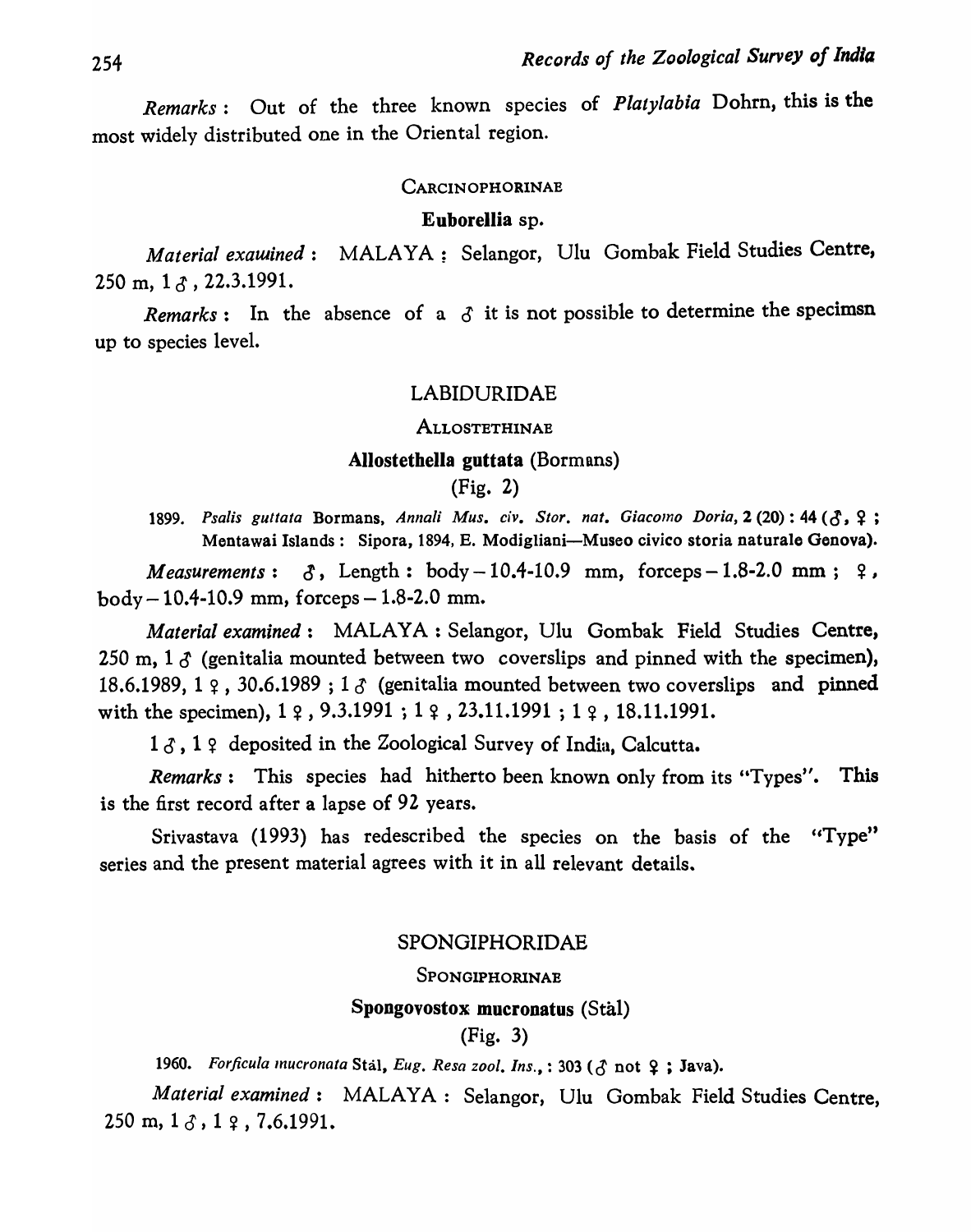

Figs. 1-10. Platylabia major (Dohrn),  $9$ , (1) Ultimate tergite and forceps; *Allostethella guttata* (Bormans),  $\delta$ , (2) Genitalia; *Spongovostox mucronatus* (Stal),  $\delta$ , (3) Ultimate tergite and forceps; Paralabella curvicauda (Motschulsky),  $\delta$ , (4) Genitalia; *Chaetospania feae* Bormans,  $\delta$ , (5) Ultimate tergite and forceps, (6) Genitalia; *Chaetospania feuerborni* Günther,  $\zeta$ , (7) Ultimate tergite and forceps, (8) Pygidium, enlarged, (9) Genitalia; *Chaetolabia* sp.,  $9$ ; (10) Ultimate tergite and forceps.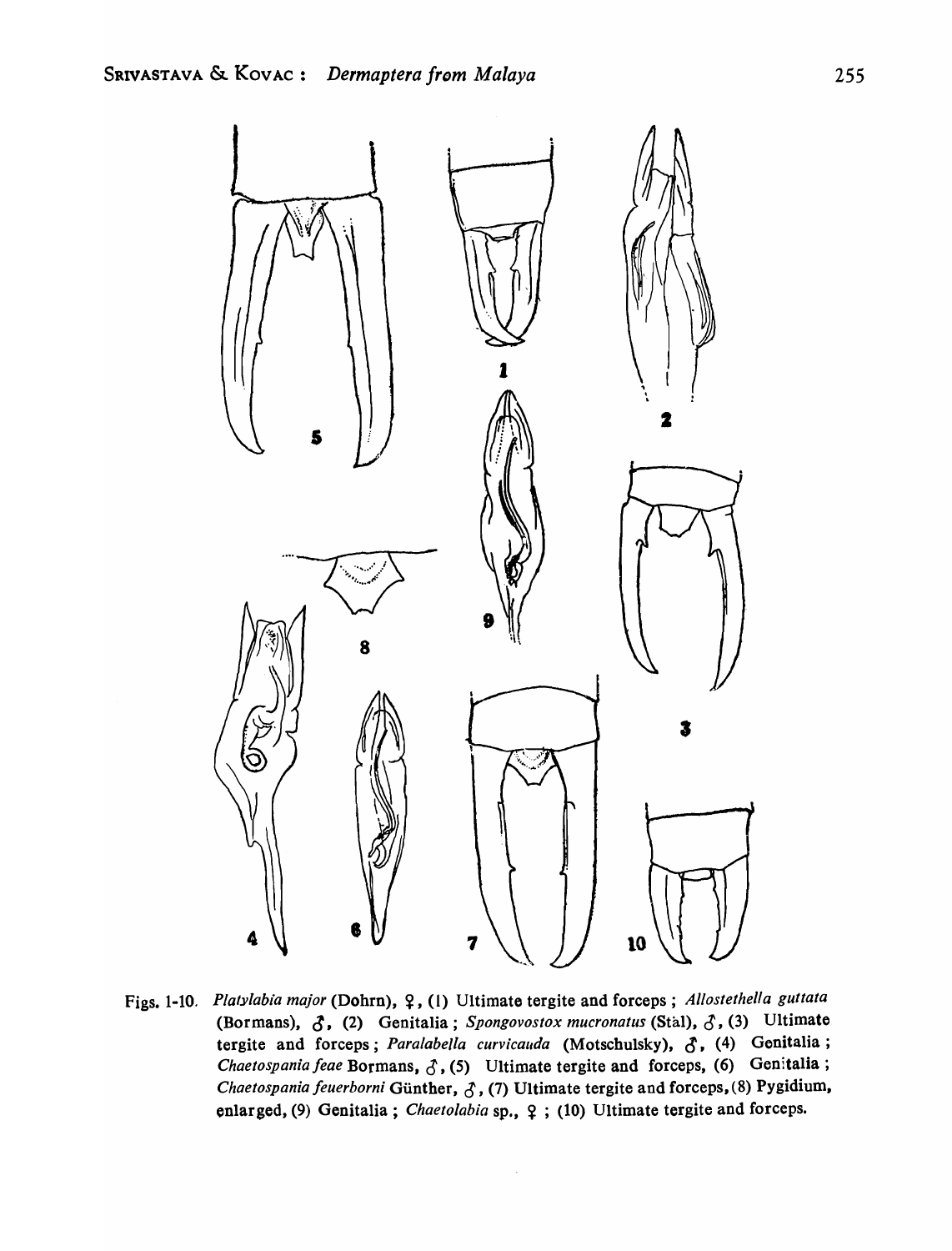

Euenkrates brindlei sp. n., female with eggs.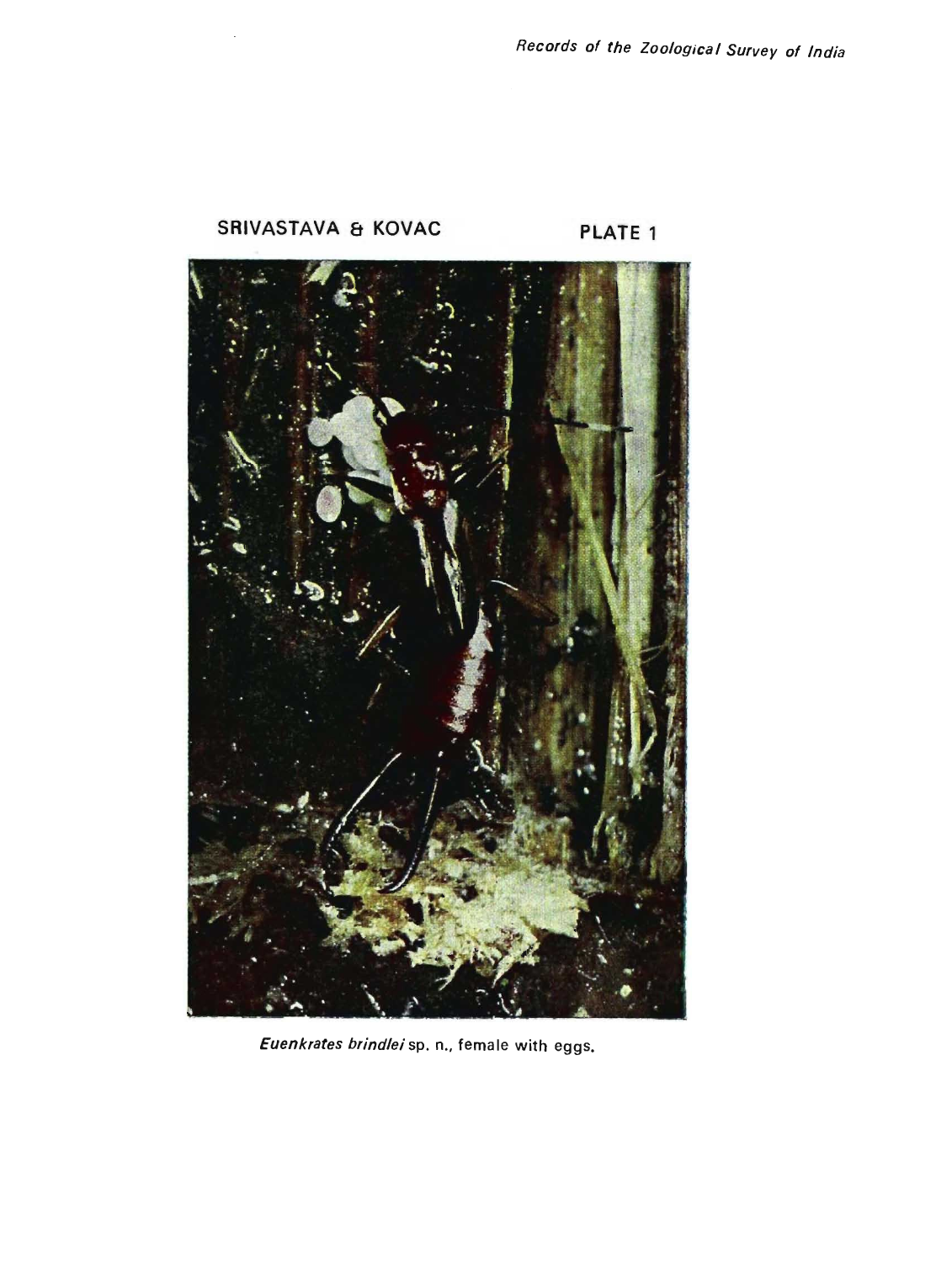# SRIVASTAVA & KOVAC

 $\mathcal{L}(\mathcal{A})$  and  $\mathcal{L}(\mathcal{A})$  and  $\mathcal{L}(\mathcal{A})$ 

 $\hat{\boldsymbol{\beta}}$ 



 $\bar{\beta}$ 



Proreus pygidiatus sp. n., female with eggs.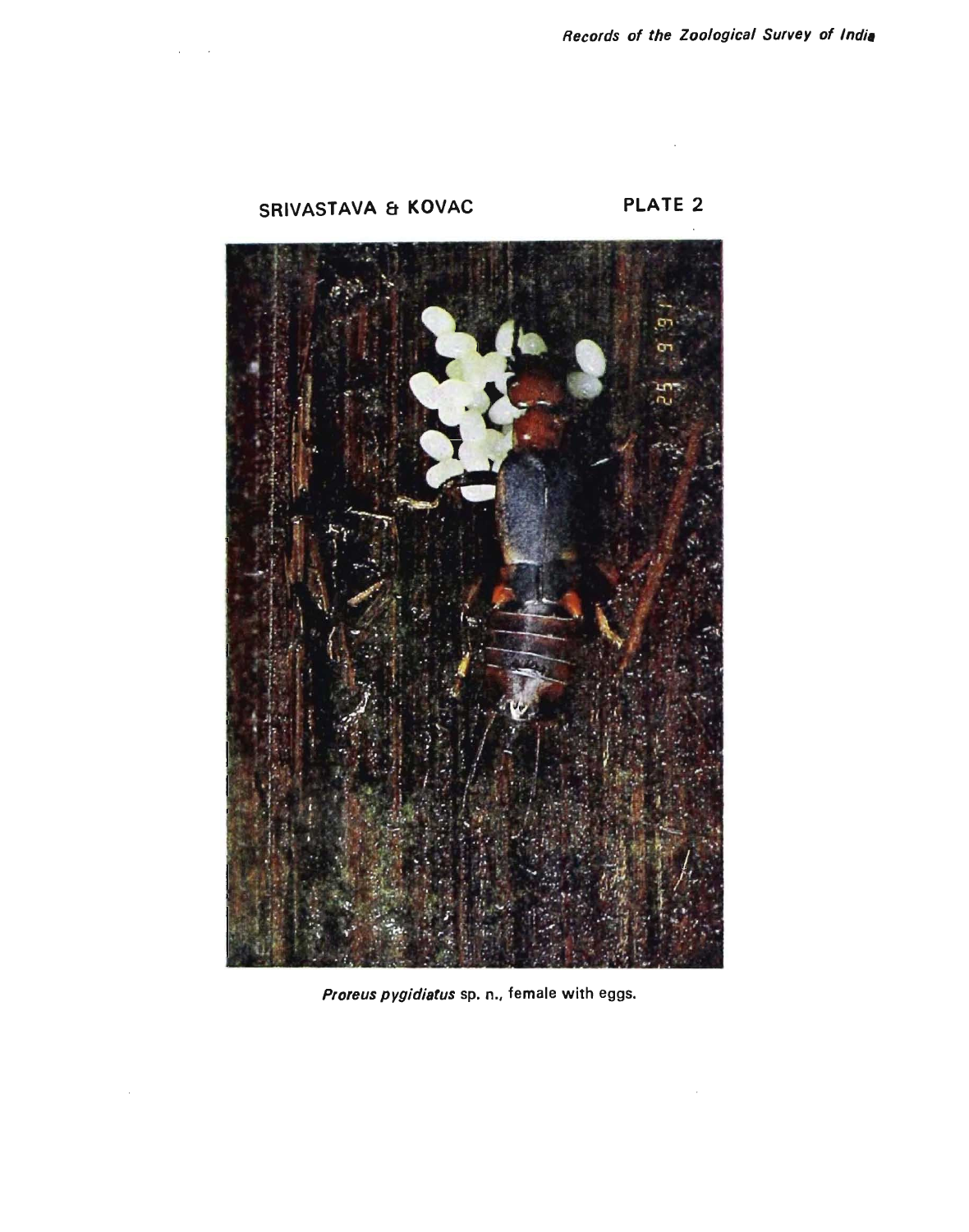# SRIVASTAVA & KOVAC

# PLATE 3



Internodes of bamboo, Gigantochloa scortechinii with a hole made by the lerva of chrysomelid beetle, Lasiochila goryi (size of the hole: 7x3 mm, diameter of internodh: 10.5 cm).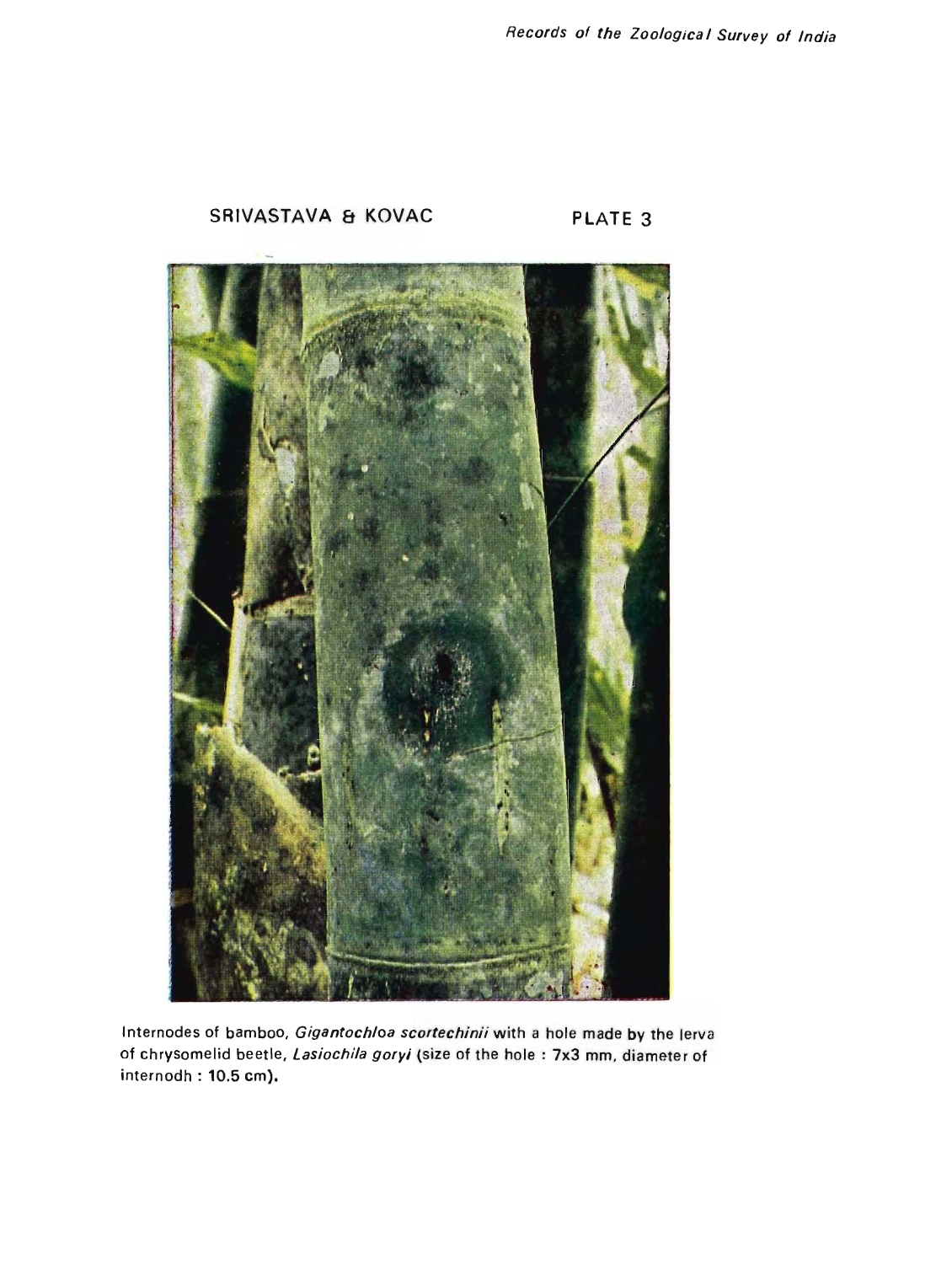#### LABIINAE

## Paralabella curvicauda (Motschulsky)

# (Fig. 4)

- 1863. *Forficesila curvicauda* Motschulsky, *Bull. Soc. Imp. Moscou*, 36: 2, pl. 2, fig. 1 ( $\zeta$ , 9; Nura I1lia Mountains, Ce) Ion).
- 1989. Paralabella curvicauda; Steinmann, Das Tierreich, **106 : 479, figs. 920-922.**

*Material examined:* MALAYA: Selangor, Uiu Gombak Field Studies Centre, 250 m,  $1 \, \text{g}$ , 26.10.1991 ;  $2 \, \text{g}$ , 23.10.1991 ;  $1 \, \text{g}$ , 24.10.1991 ;  $1 \, \text{g}$  (genitalia mounted between two coverslips and pinned with the specimen),  $1 \, \gamma$ ,  $7.11.1991$ .

*Remarks:* In the investigated material the male genitalia were found to have a short virga and some chitinous accessory plates.

## Chaetospania feae Bormans

(Fig. 5-6)

1894. *Chaetospania feae Bórmans, Annali Mus. civ. Stor. nat. Giacomo Doria*, 2 (14): 390 ( $\delta$ ,  $\varphi$ ; Burma).

*Measurements*:  $\delta$ , Length: body -5.2-6.5 mm, forceps -2.2-2.4 mm; ?, Length: body  $-6.5-7.5$  mm, forceps  $-1.6-1.88$  mm.

*Material examined:* MALA YA: Selangor, Ulu Gombak Field Studies Centre, 250 m,  $1 \delta$  (genitalia mounted between two coverslips and pinned with the specimen),  $1 \,$   $\varphi$ , 15.3.1989; 1  $\varphi$ , 25.9.1991; 1  $\varphi$ , 12.10.1991; 1  $\delta$ , 1  $\varphi$ , 23.10.1991; 1  $\delta$ , 2  $\varphi$   $\varphi$ , 7.11.1991.

*Remarks*: In the present material the  $\delta$  pygidium is declivious at its base, afterwards rectilinear; it is apically narrowed with the hind margin concave. The inner tooth of the forceps is feebly marked.

## Chaetospania thoracica (Dohrn)

1867. Platylabia thoracica Dohrn, *Stettiner entomol. Z.*, 28: 348 ( $\delta$ ,  $\Omega$ ; Penang Island [Strait settlements]; Ceylon).

*Material examined* : MALAYA: Selangor, Ulu Gombak Field Studies Centre, 250 m,  $1 \delta$  (genitalia mounted between two coverslips and pinned with the specimen), 22.3.1991.

# Chaetospania feuerborni Gunther

#### $(Figs. 7-9)$

1933. *Chaetospania feuerborni Günther, Arch. Hydrobiol.*, 12 (Suppl.) : 512, fig. 10 (1  $\delta$ ; Java).

*Measurements*:  $\delta$   $\delta$ , Length: body - 6.0-8.1 mm, forceps - 3.0-3.5 mm.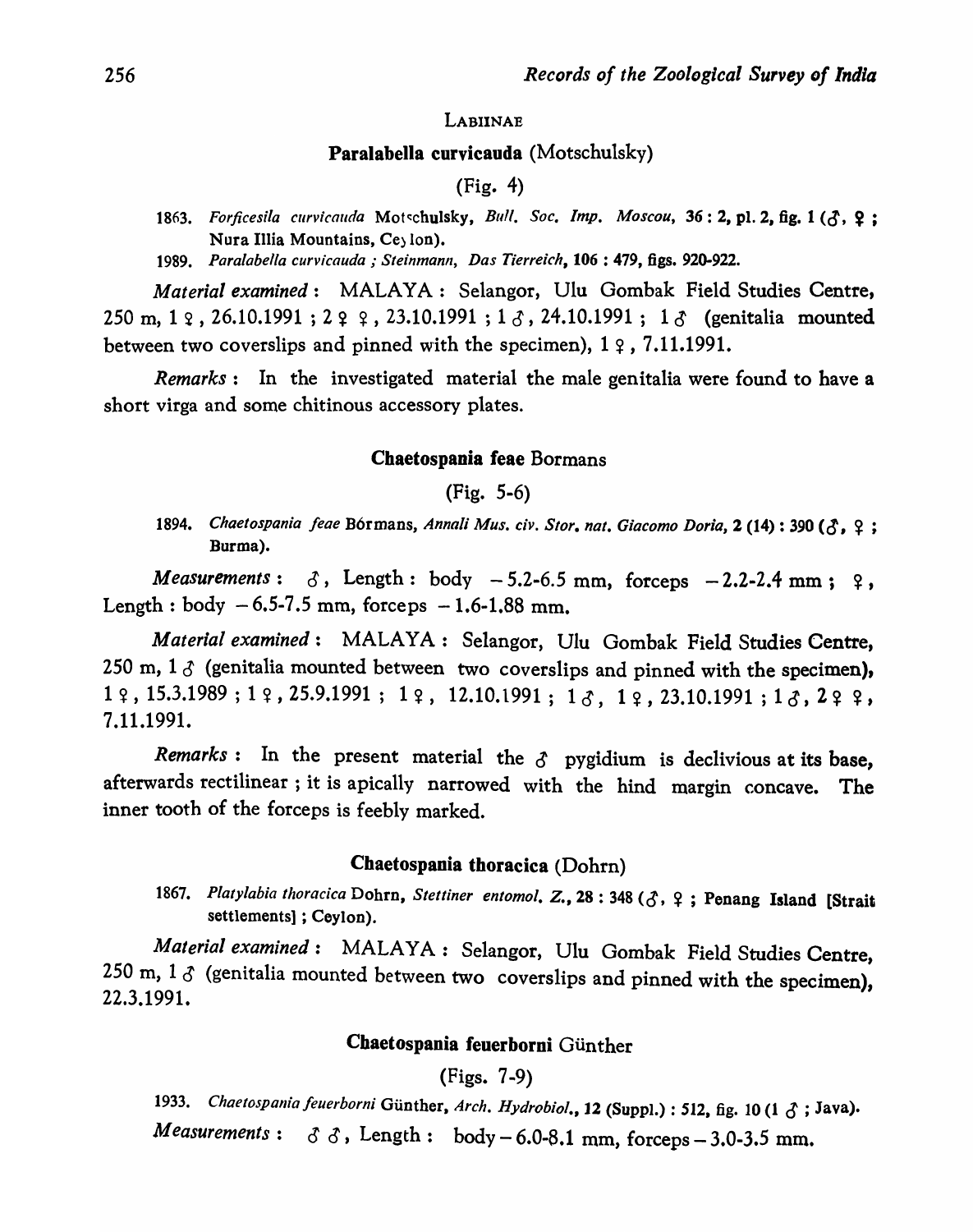*Material examined* : MALAYA: Selangor, UIu Gombak Field Studies Centre, 250 m, 2  $\delta$   $\delta$  (1  $\delta$  with genitalia mounted between two coverslips and pinned with the specimen), 7.11.1991.

# Chaetolabia sp.

(Fig. 10)

*Material examined* : MALAYA : Selangor, Ulu Gombak Field Studies Centre,  $250 \text{ m}, 2 \text{ } \varphi, 4.10.1991.$ 

## CHELISOCHIDAE

#### CHELISOCHINAE

## Euenkrates brindlei sp. n.

(Figs. 11-19)

 $\delta$ : General colour blackish brown; head and pronotum orange; antennae dark blackish brown with 11th and 12th segments yellowish white; legs yellow, fore femur and middle femur in basal two fifth brownish black; elytra yellowish with uniform shade of black, hind wings black; abdomen, forceps brown with shades of black in varying intensity.

Head slightly longer than broad, smooth, impunctate, frons and occiput feebly convex, sutures obsolete, in place of transverse suture a depression, hind margin hardly emarginate in middle. Eyes small, shorter than post-ocular area. Antennae 16 segmented, 1st segment stout, gently expanded apically, slightly longer than the antennal bases; 2nd small; 3rd long and slender; 4th about as long as the preceding but slightly stouter; 5th onwards longer and slender.

Pronotum slightly longer than broad, smooth and impunctate, sides straight, hind margin rounded, prozona feebly raised and metazona depressed, median sulcus faintly marked. Elytra and wings well developed, both smooth and impunctate, former with hind margin concave posteriorly. Legs typical for the genus, fore tibiae in apical  $1/3$ deplanate, middle and hind tibiae deplanate at extreme apex, hind tarsi with 1st and 3rd segments almost equal in length.

Abdomen feebly convex and extremely finely punctate, lateral folds on 3rd tergite feebly, on 4th distinctly marked. Penultimate sternite punctate, hind margin truncate, medially with a faint linear groove, manubrium short. Ultimate tergite transverse, sides straight, posterior angles a little projecting, with margin in middle straight and laterally, above the bases of the forceps, feebly concave, smooth, impunctate, with low tumid elevation above the bases of the forceps and depressed in middle, with two pairs of compressed tubercles, median sulcus faint and short. Pygidium slightly longer than broad, sides straight, turned upwards apically, with hind margin obtusely rounded,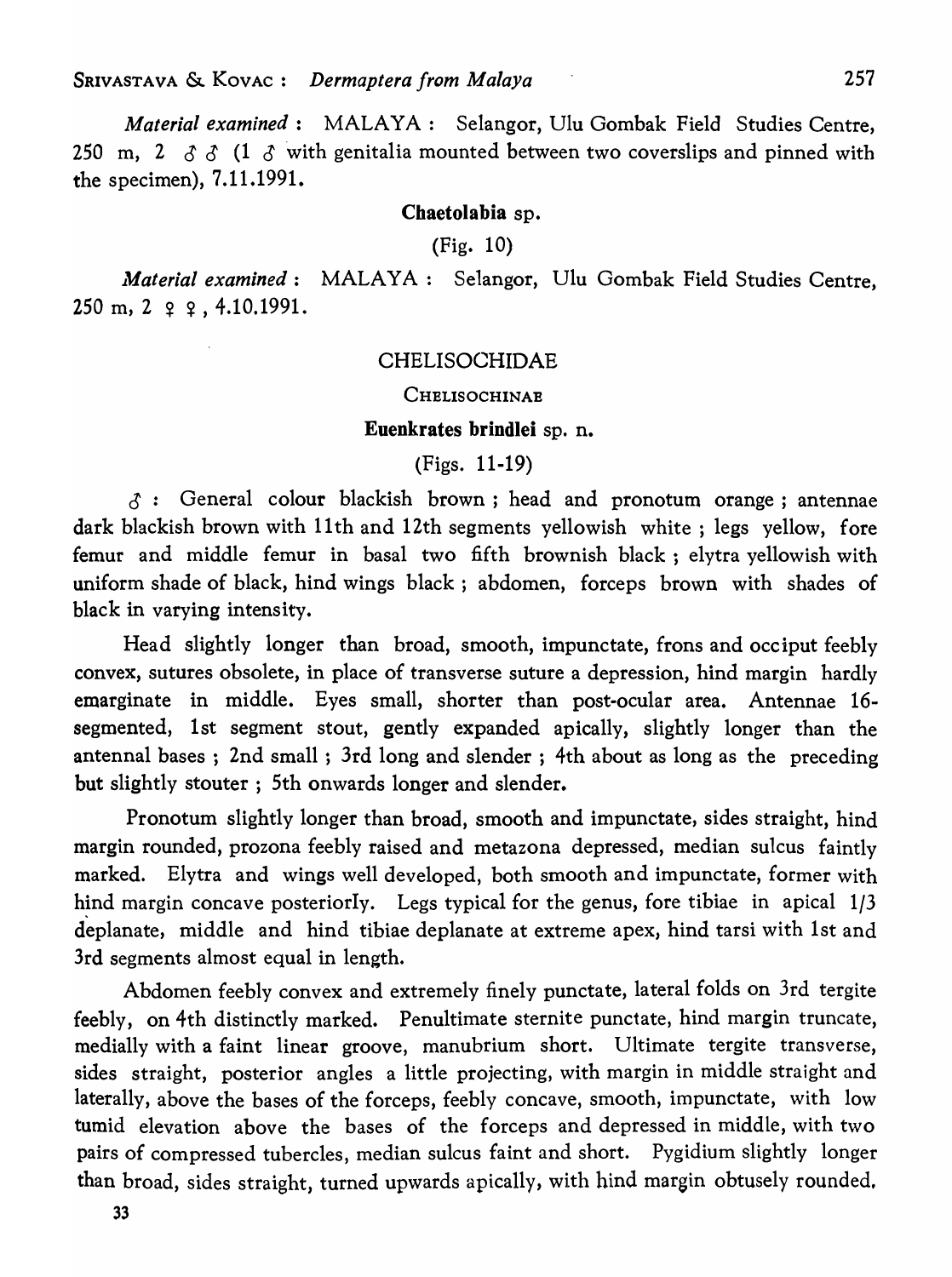Forceps long and slender, with a few shallow, remotely placed punctations, almost straight, gently narrowed apically with tips pointed and hooked, trigonal near base,



Figs. 11-19. *Euenkrates brindlei* sp. n., Holotype  $\delta$ , (11) A few basal antennal segments, (12) Anterior portion of body, (13) Hind leg, (14) Penultimate steroite, (15) Ultimate tergite and forceps, (16) Pygidium and basal portion of ultimate tergite and forceps, enlarged, (17) Genitalia, (18) Right paramere, enlarged; Paratype  $9$ , (19) Abdomen and hind portion of body.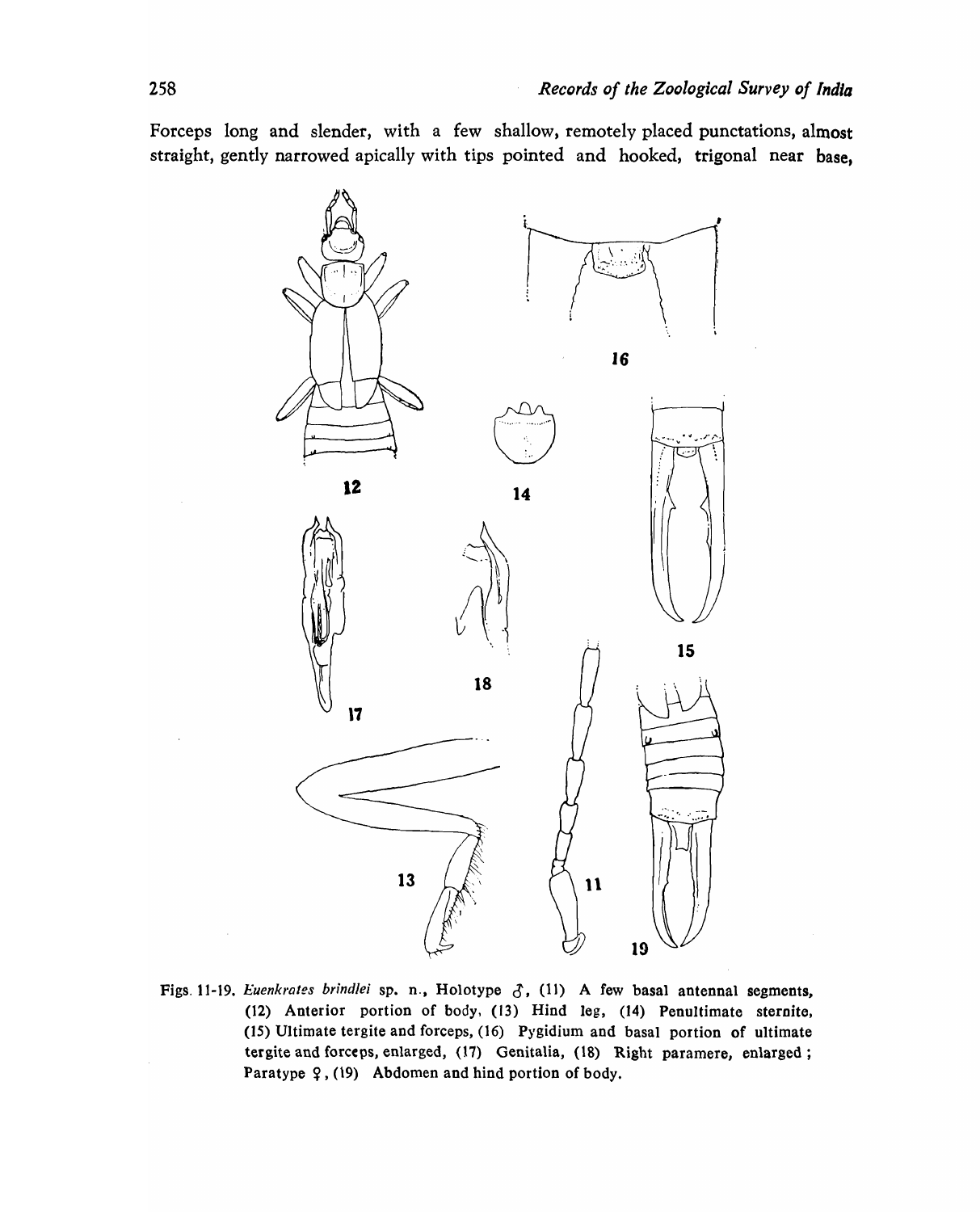afterwards rounded in cross-section, internally armed with a triangular tooth in basal 1/3. Genitalia as in Figs. 17 and 18.

~: Agrees with males in most characters except that punctation on abdominal tergites more pronounced; pygidium broader at base, declivious, afterwards rectilinear, longer than broad, sides parallel, with margin wavy, hind margin concave, with angles a little projecting externally; forceps with inner margin finely serrated.

*Measurements*: Holotype  $\delta$ , Length: head-1.5 mm, pronotum-1.4 mm, elytra  $-2.7$  mm, wings  $-1.1$  mm, body  $-10.8$  mm, forceps  $-5.1$  mm; Width: head  $-1.4$  $mm$  and pronotum  $-.1.5$  mm.

Paratypes  $\delta \delta$ , Length: body - 8.4-12.6 mm, forceps - 6.0-6.5 mm;  $\varphi$   $\varphi$ . **Length:** body  $-8.1 - 10.7$  mm, forceps  $-4.5 - 4.6$  mm.

*Material examined* : MALAYA : Selangor, Ulu Gombak Field Studies Centre. 250 m, Holotype  $\delta$  (genitalia mounted between two coverslips and pinned with the specimen), 30.6.1989; Paratypes,  $1 \t9$ , 30.6.1989;  $1 \t9$ , 9.2.1991;  $2 \t3 \t3$ ,  $1 \t9$ , **26.9.1991**;  $2 \delta \delta$ , 28.9.1991;  $1 \delta$ , 1.10.1991;  $2 \delta \delta$ ,  $3 \epsilon$ ,  $9 \epsilon$ , 10.10.1991 and  $4 \delta \delta$ . 23.10.1991.

Paratypes  $2 \delta \delta$ ,  $1 \Omega$  deposited in the Zoological Survey of India, Calcutta.

*Remarks:* The described species is similar to *Euenkrates variegatum* (Kirby, 1891) from West Africa and *Euenkrates simplex* Ramamurthi, 1967 from Bismarck Islands. It differs from both, in males, by the shape of the pygidium being longer than broad and turned upwards apically, with the posterior margin obtuse in the middle. It can be further distinguished from *E. variegatum* by the uniformly coloured elytra and from *E. simplex* by its long and slender forceps, armed with a minute tooth in basal 1/3.

It can be easily separated from *Euenkrates boesmani* Steinmann, 1981, known from a single female from Sumatra, by female pygidium being longer than broad.

*Biology:* E. *brindlei* was the most common earwig species found in bamboo internodes. This species colonized live bamboo internodes up to 3 metres above ground as well as internodes of dead bamboo stems. Pubscence on their tarsi enables these animals to walk on the smooth bamboo stems, in contrast to other earwig species that were found in the leaf litter. The internodes were entered through holes made by various wood-boring insects, such as Coleoptera (Cerambycidae: *Abryna regis petri*  Paiva; Chrysomelidae: *Lasiochila goryi* (Guér.) and Lepidoptera (Pyralidae), and by woodpeckers. The smallest hole used for entering an internode, made by a pyralid larva, was 2x3 mm (height 2.70 m). All internodes colonized by *E. brindlei* were filled with rain water. In a few cases, internodes inhabited by E. *brindlei* were detected by constantly moving antennae of these animals protruding from the entrance holes.

After copulation the males leave the internode and the females lay their eggs in a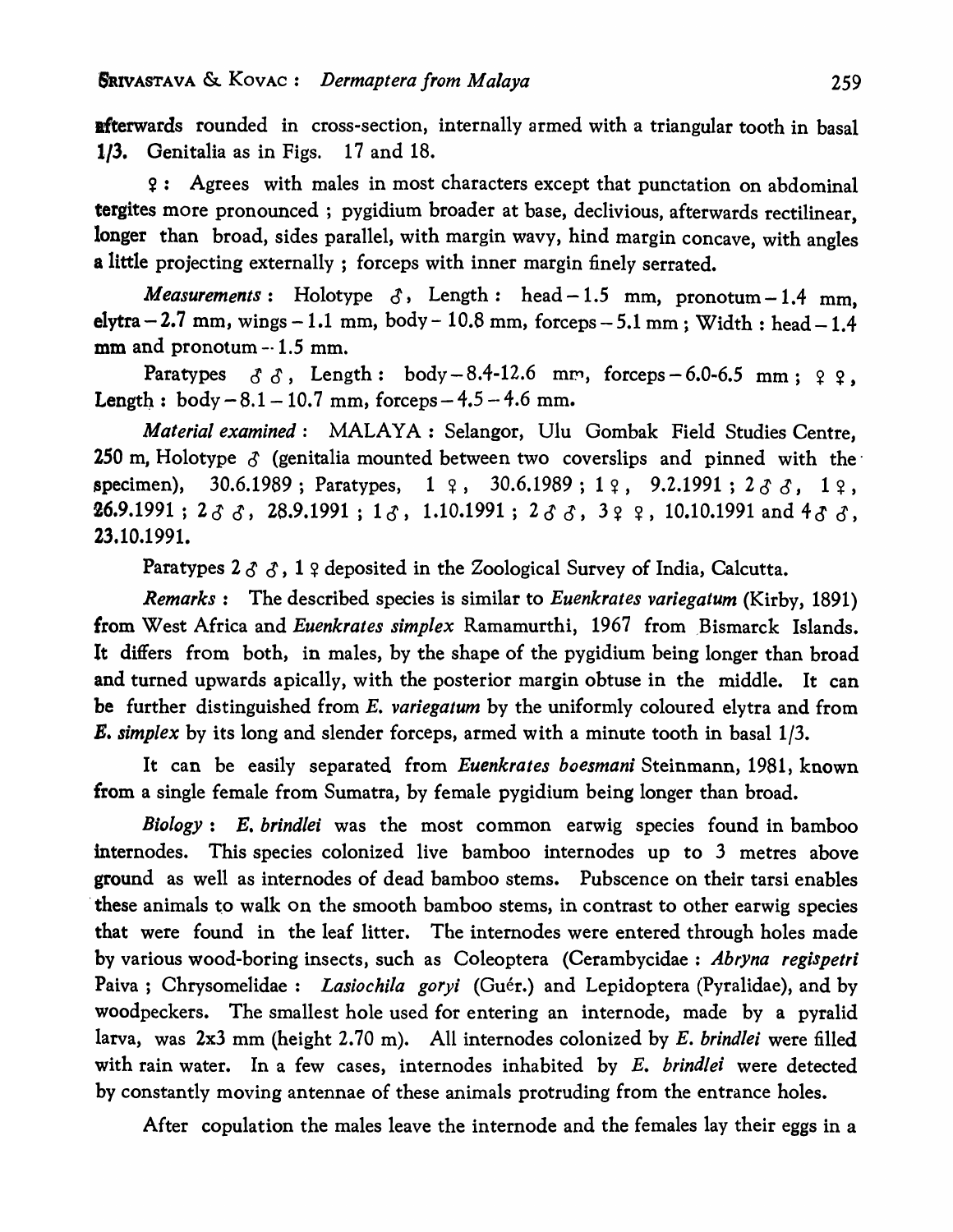cluster of  $20 - 30$  (n = 5), always close to the water surface. The females guard the eggs until the nymphs hatch. If the water level rises due to rainfall or the eggs fall onto the water surface, the female stretches out from the edge to retrieve the eggs and place them above the water surface again. After the eggs are hatched the nymphs stay together with the female for *c.* 1-2 weeks. Afterwards, most of the nymphs disperse and colonize other internodes. One individual was seen to feed on decaying organic material.

In the course of a 6-month field study, during which one hundred (dead) bamboo internodes were checked daily (Kovac & Streit in prep.) there were a total of 33 observations of predation on *E. brindlei.* The majority of these (both nymphs and adults) fell victim to combfooted spiders (Theridiidae,  $n=24$ ). On two occasions freshly moulted adult earwigs were caught by an internode-inhabiting jumping spider (Salticidae : Spartaeinae). The jumping spider was also seen to feed on the eggs of *E. brindlei.* In two cases the eggs were sucked out by true bugs (Heteroptera: Miridae and Veliidae). In the case of the veliid water strider, *Baptista* sp., the eggs had first fallen onto the water surface. The remaining victims of predation were one adult earwing caught by a fly larva (Mycetophilidae) with the help of its slime-net and earwig nymph that was caught by predaceous mosquito larva *(Toxorhynchites)* after falling onto the water surface.

The anti-predator defense of the earwigs is fliget ; on occasion, both adults and nymphs of *E. brindlei* may even flee below the water surface for a brief time. This behavior has been observed also in *Proreus pygidiatus* and *Allostethella guttata.* In the latter species one individual remained submerged for several minutes.

# Proreus pygidiatus sp. n.

# (Figs. 20-32)

 $\delta$ : General colour brownish black, head and pronotum yellowish with shades of black on sides of occiput ; antennae dark black with one or two pre-apical segments yellowish white; elytra and wings yellowish black; legs yellow with basal half of femora and two thirds of tibiae black; abdominal tergites brownish black and hind margin of ultimate tergite, pygidium and forceps black.

Head slightly longer than broad, smooth and impunctate, frons depressed, occiput raised with a pair of faint oblique grooves on each side, sutures obsolete, the transverse suture marked by the raised margin of occiput. Eyes small. Antennae 17-segmented, 1st segment stout, gently expanded apically, almost equal in length to distance between antennal bases; 2nd short; 3rd long and cylindrical; 4th a trifle shorter than preceding but slightly stouter; 5th slightly longer than 3rd and stouter, remaining gradually increasing in length and thinning.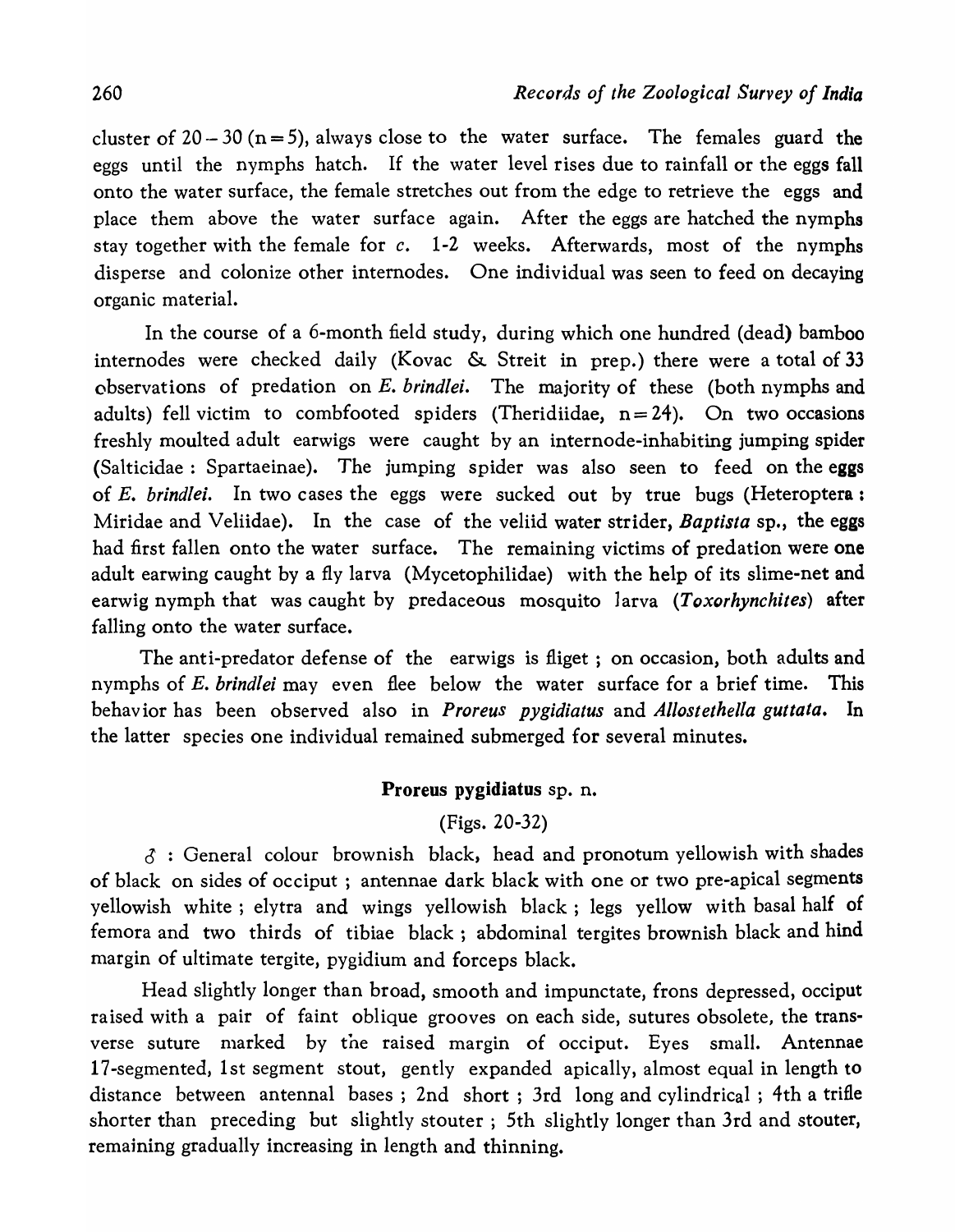Pronotum about as long as broad, smooth and impunctate, anterior margin convex in middle with lateral angles a little projecting externally, sides straight, hind margin rounded, prozona raised and metazona depressed, median sulcus distinct and 'present along the entire length. Legs typical for the genus, tibiae sulcate in apical 1/4, hind tarsi with 1st segment almost equal to 3rd. Elytra and wings well developed, hoth smooth and impunctate, former with hind margin concave.

Abdomen long and slender, convex above, tergites smooth and impunctate. Penultimate sternite with posterior margin truncate in middle, obscurly punctulated. Ultimate tergite transverse, smooth, impunctate and covex above, sides straight, strongly declivious in posterior  $1/4$ , at this point in middle with two pairs of compressed tubercles, of which inner pair situated on either side of middle line. Pygidium transverse, declivious, hind margin concave in middle with a point above posterolaterally and below a little posteriorly another small tubercle present. Forceps (in cyclolabic  $\delta$ ) short, stout, depressed, incurved in apical 1/2, narrowed apically, with tip pointed and hooked, internally at base above with a large triangular tooth, in apical 2/3 another small tooth below present and (in macrolabic form) slightly elongated. Genitalia as seen in Fig. 27.

 $\varphi$ : Agrees with  $\varphi$  in most characters except that head with frons and occiput depressed and sutures finely marked; abdominal tergites finely punctulated ; pygidium longer than broad, declivious at base, afterwards rectiliner, sides serrated with hind margin truncate and forceps simple and straight with internal margin serrated.

*Mesurements*: Holotype  $\delta$  (cyclolabic), Length: head  $-1.5$  mm, pronotum  $-$ 1.5 mm, elytra  $-2.7$  mm, wings  $-0.9$  mm, body  $-9.7$  mm, forceps  $-2.3$  mm; Width: head  $-1.4$  mm, pronotum  $-1.4$  mm.

Paratypes,  $\delta \delta$  (cyclolabic), Length: body -7.8 - 9.6 mm, forceps - 1.8 - 2.0 mm;  $\delta$   $\delta$  (macrolabic), Length: body - 8.3 - 9.3 mm, forceps - 2.2 - 2.8 mm;  $\varphi$   $\varphi$ , Length:  $body - 8.2 - 9.9$  mm, forceps  $-2.7 - 3.0$  mm.

*Material examined*: MALAYA : Selangor, Ulu Gombak Field Studies Centre, **250 m, Holotype**  $\delta$  (cyclolabic, genitalia mounted between two coverslips and pinned with the specimen), Paratypes, 1  $\delta$  (cyclolabic), 1  $\delta$  (macrolabic). 30.6.1989,  $1$   $2$ ,  $18.6.1989$ ;  $2$   $3$   $3$  (cyclolabic),  $2$   $2$   $2$ ,  $11.3.1991$ ;  $2$   $2$ ,  $2$ ,  $2.7.1991$ ;  $1$  $2$ 8.7.1991; 1 & (macrolabic), 7.8.1991; 1  $\Omega$ , 25.9.1991; 1 & (macrolabic), 28.9.1991; 1  $\delta$  (cyclolabic), 26.9.1991; 2  $\delta$   $\delta$  (cyclolabic), 6  $\epsilon$   $\epsilon$   $\epsilon$ , 1.10.1991; 1  $\epsilon$ , 10.10.1991  $1\delta$  (macrolabic) 4  $\delta$   $\delta$  (cyclolabic), 3  $\epsilon$   $\epsilon$ , 23.10.1991; 1  $\delta$  (cyclolabic), 1  $\epsilon$ , 26. **10.1991** and 1  $\delta$  (macrolabic), 6.11.1991.

Paratypes 2  $\delta$   $\delta$ , 2  $\varphi$   $\varphi$  deposited in the Zoological Survey of India, Calcutta. *Remarks:* Some variations are noted in the shape and length of antennal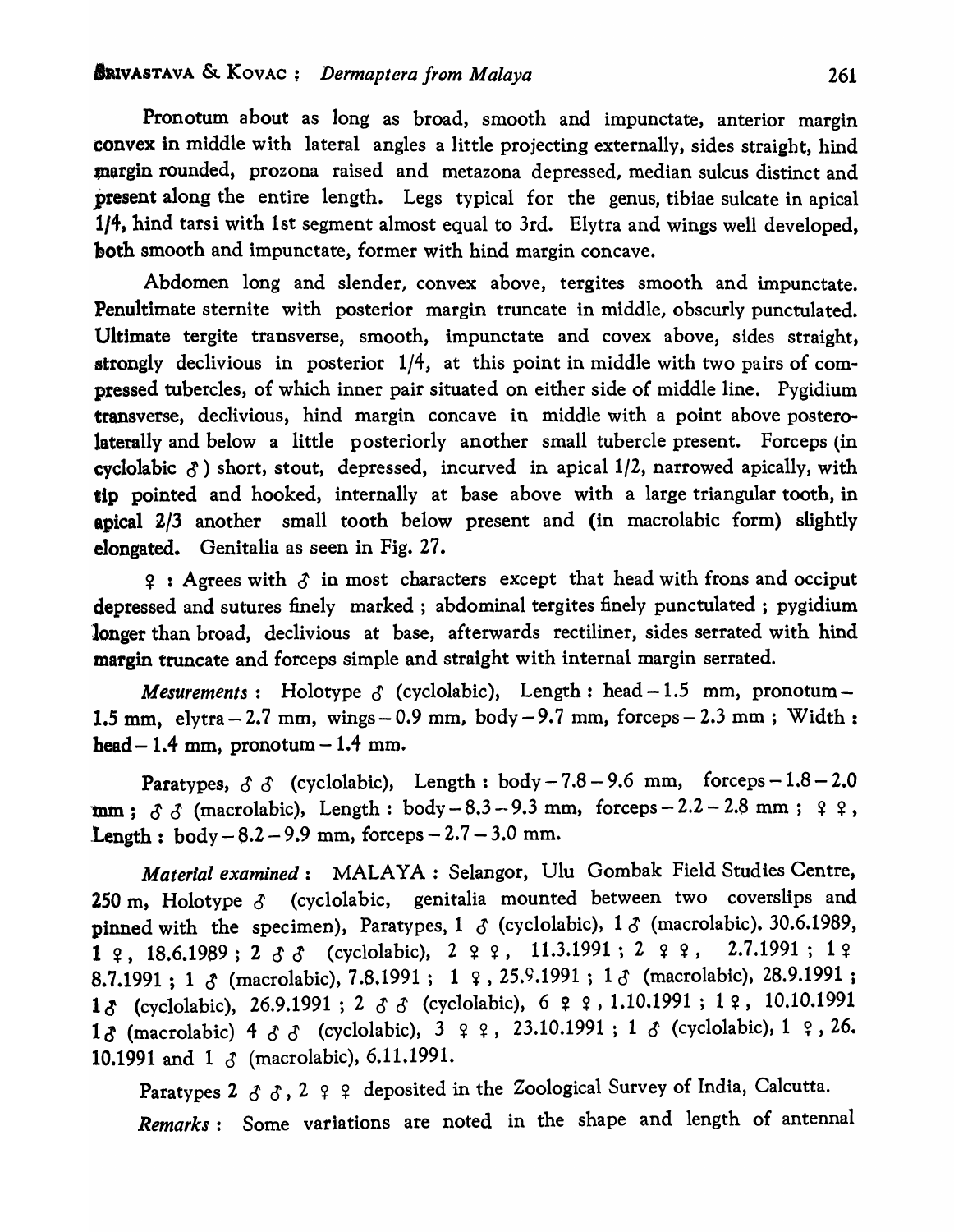

Figs. 20-32. *Proreus pygidiatus* sp. n., Holotype & (cyclolabic), (20 and 21) A few basal segments of right and left antennae, (22) Hind leg, enlarged, (23) Anterior portion of body and abdomen, (24) Penultimate sternite, (25) Hind portion of body with last four tergites, pygidium and forceps, (26) Hind portion of ultimate tergite, pygidium and basal portion of forceps, enlarged, (27) Genitalia; Paratype  $\delta$  (macrolabic), (28) A few basal antennal segments, (29) Last two tergites, pygidium and forceps, (30) Hind portion of ultimate tergite, pygidium and basal portion of forceps, enlarged; Paratype  $9$ , (31) Ultimate tergite and forceps; (32) Pygidium, enlarged.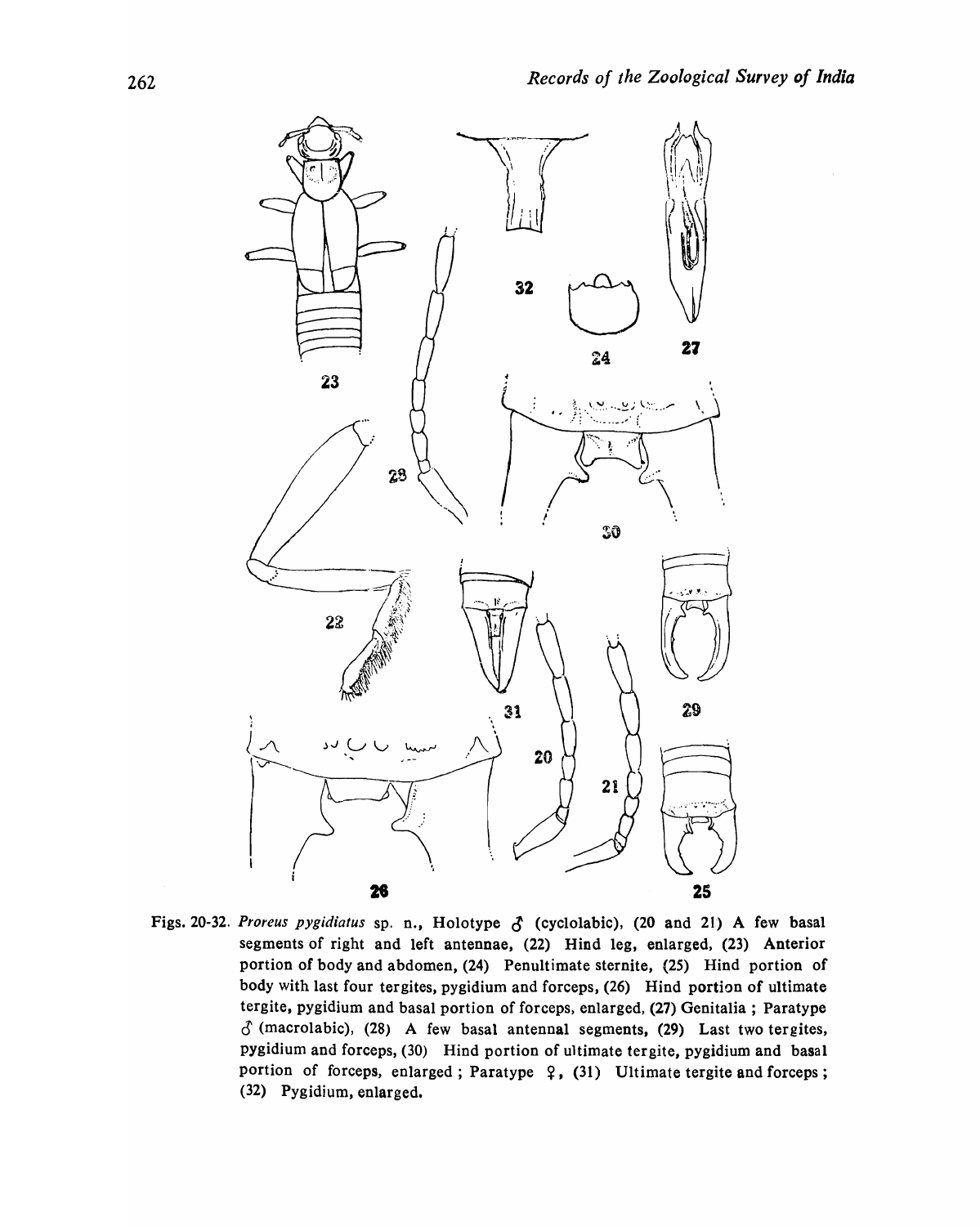segments, especially 3rd and 4th, which may represent typical form on one side and on the other may be less stout and cylindrical.

In macrolabic males pygidium is distinctly concave posteriorly with posterolateral angles sharply pointed and forceps as usual more elongated.

This species comes close, in macrolabic males, to *P roreus corporaali* Boesman, 1954 from Sumatra but differs by the shape of ultimate tergite provided with two pairs of compressed, distantly placed tubercles in middle and pygidium concave posteriorly with angles produced into sharp point.

Besides, it has close resemblance with *Proreus variopictus* (Bormans, 1900), known from Sumatra, in having short and stout forceps, in cycloabic males, but differs by the shape of pygidium, inner armature of forceps and paramers.

*Biology:* P. *pygidiatus* was the second most common species in bamboo internodes. It appears to prefer dead internodes, but in one case was also discovered in a live internode at a height of 1.7 m. The females of *P. pygidiatus* prefrably lay their eggs into crevices within the internode wall, if present, whereas the eggs of *Euenkrates*  **brindlei** are deposited openly on a horizontal surface. The principle predators of P. *pygidiatus* likewise are spiders of the family Theridiidae.

# Laprophorella kervillei (Burr) (Figs. 33-39)

- 1905. Mecomera kervillei Burr, *Ann. Mag. nat. Hist.*, 16 (7): 489 (1  $\xi$ , 1  $\xi$ ; Java).
- *1913. Lamprophorus kervillei;* Burr, *Ree. Indian Mus.,* 8 : 143 (India: Arunachal Pradesh and Assam).
- *1976. Laprophorella kervillei* ; Srivastava, *Rec. zool. Surv. India. Dec. pap.,* 2: S3 (India: Assam and West Bengal).

*Measurements*: Length:  $body-10.5$  mm;  $fcreps-2.1$  mm.

*Material examined* : MALAYA: Selangor, Genting Highlands, c. 1000 m, 1 6' (genitalia mounted between two coversIips and pinned with the specimen), 28.2.1991.

*Remarks*: The original description of the species is based on  $1 \text{ } \mathcal{S}$ ,  $1 \text{ } \mathcal{S}$  from Java. It has been subsequently recorded from India by Burr (1913) on the basis of 2 ? ? from Rotung and 1 ? from Dosing (Arunachal Pradesh) and  $3335$ , and  $329$ from Dibrugarh (Assam).

A part of the Burr's material, i.e.,  $1 \nsubseteq$  from Rotung and  $1 \nsubseteq I$ ,  $1 \nsubseteq$  from Dibrugarh and other specimens from Darjeeling dist., W. B. preserved in the Zoological Survey of India, Calcutta were examined. The Figs. 33-34 are based upon this material.

In comparison with Figs. 38-39 from the present material, the shape of  $\delta$ pygidium and genitalia (especially parameres) are slightly different. In all other details both samples are identical.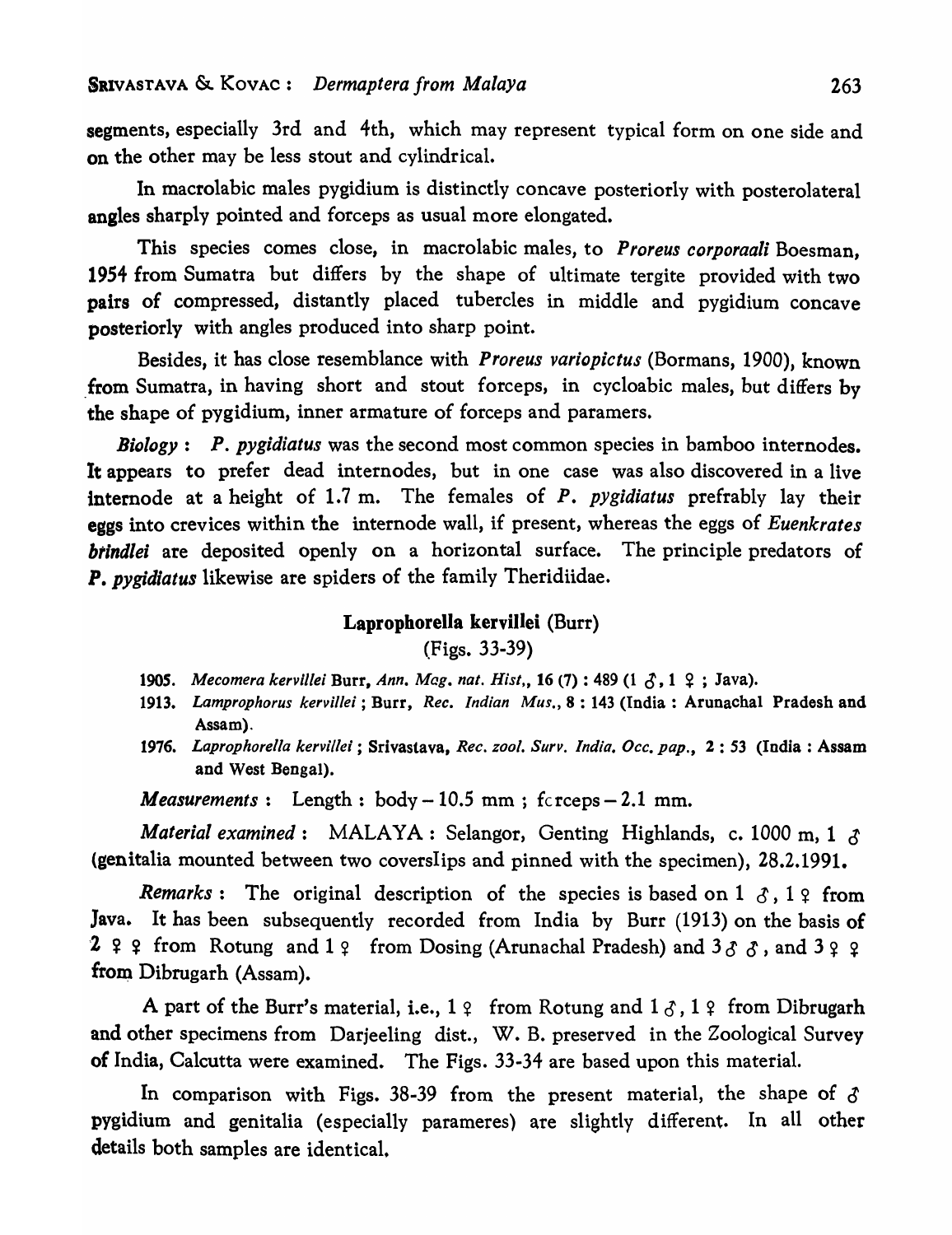Since the  $\delta$  genitalia of holotype is not yet known it is difficult to say which of the two lots really belong to this species.



Figs. 33-41. *Laprophorella kervillei* (Burr),  $\delta$  (Indian specimen), (33) Ultimate tergite and forceps, (34) Genitalia,  $\delta$  (Malayan specimen), (35) A few basal antennal segments, (36) Head and pronotum, (37) Hind tarsi, enlarged (38) Ultimate tergite and forceps, (39) Genitalia; *Eparchus forcipatus* (Haan),  $\delta$ , (40) Anterior portion of body, (41) Ultimate tergite and forceps.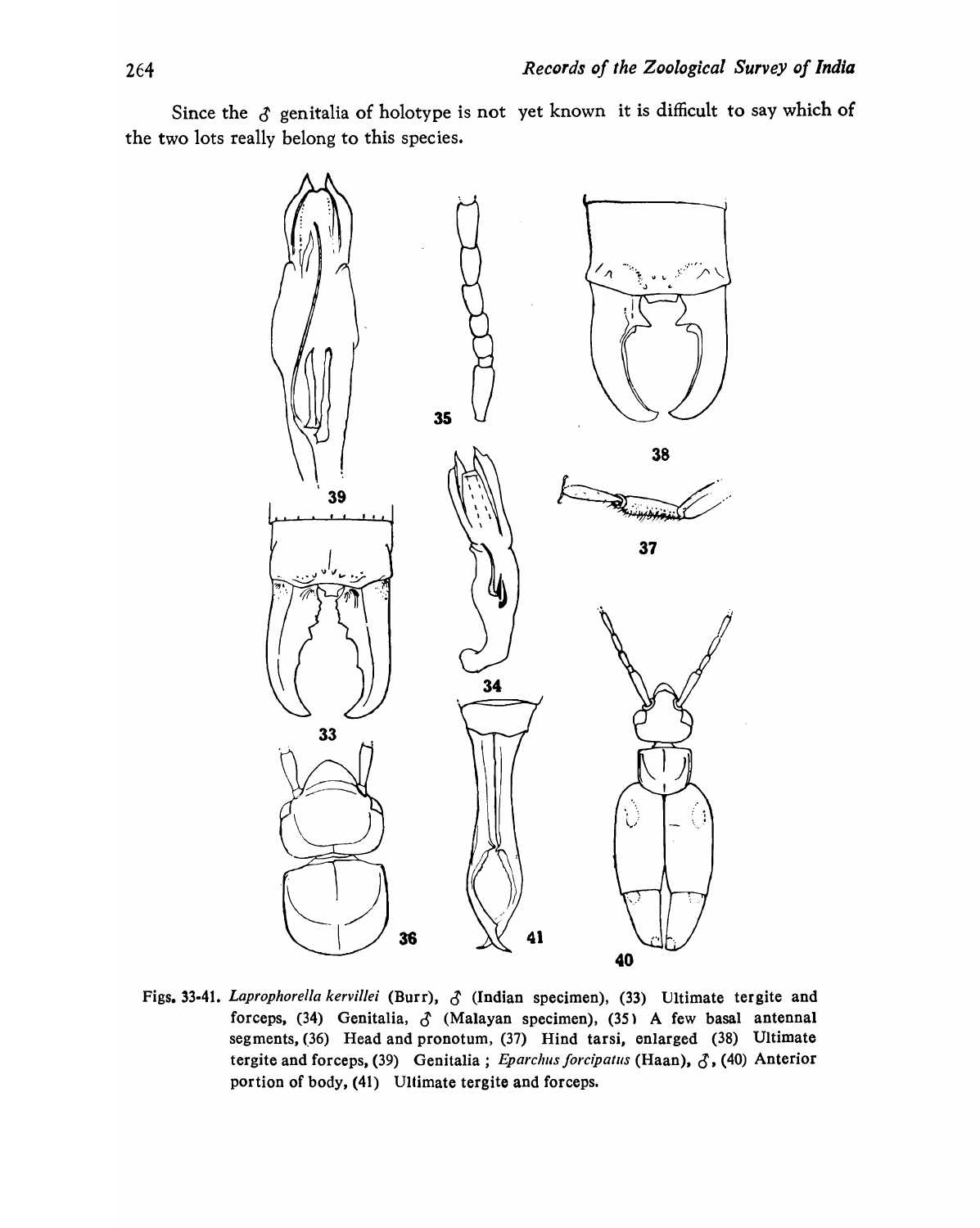A brief description of the present  $\delta$  is provided which would help in defining the proper identity of the species.

Head, antennae, elytra, wings and sides of certain abdominal tergites dark brownish black ; pronotum and legs yellowish and abdomen and forceps dark brown with shades of black on certain parts. Head depressed, sutures obsolete. Pronotum about as long as broad, anteriorly convex and angles feebly projecting, sides almost straight and hind margin broadly rounded. Elytra and wings well developed. Legs with 1st hind tarsal segment compressed and slightly shorter than third, second produced below the third as narrow projection. Ultimate tergite, pygidium, forceps and genitalia as seen in figs. 35-39.

#### Hamaxas sp.

*Measurement*: Length:  $body - 8.9$  mm; forceps - 1.5 mm.

*Material examined:* MALAYA: Selangor, Ulu Gombak Field Studies Centre,  $250 \text{ m}, 1 \text{ }$  ? labelled as *Hamaxas* sp.

*Remarks:* Since the taxonomy of the whole Order is based on males it is often difficult to determine isolated females up to species level.

In having the body covered with long and short pubescence and punctulated elvtra and wings, the above specimen is referrable to *Hamaxas* Burr.

# FORFICULIDAE

## **OPISTHOCOSMIINAE**

## Eparchus forcipatus (Haan)

# ( Figs. 40-41 )

*1842. Forficula (Opist/tocosmia) /orcipata* Haan, *Verh. Natulirgesch. Nederl. Overz. Bezitt.,* 1842 : 243 ( $\zeta$ ,  $\zeta$ ; Batang, Singalang, Sumatra).

*Material examined* : MALAYA : Selangor, Genting Highlands, c. 1000 m, 1  $\sigma$ (genitalia mounted between two coverslips and pinned with the specimen), 4  $\delta$   $\delta$ , 2 nymphs, 28. 2. 1991 ; 1  $\delta$ , 1  $\gamma$ , 23. 3. 1991 ; 2  $\gamma$   $\gamma$ , 15. 3. 1991 ; 1 nymph, 7. 11. 1991.

 $1 \delta$ ,  $1 \delta$  deposited in the Zoological Survey of India, Calcutta.

# **ACKNOWLEDGEMENTS**

Dr. G. K. Srivastava is thankful to the Director, Zoological Survey of India, Calcutta for necessary facilities during the course of study and preparation of this paper.